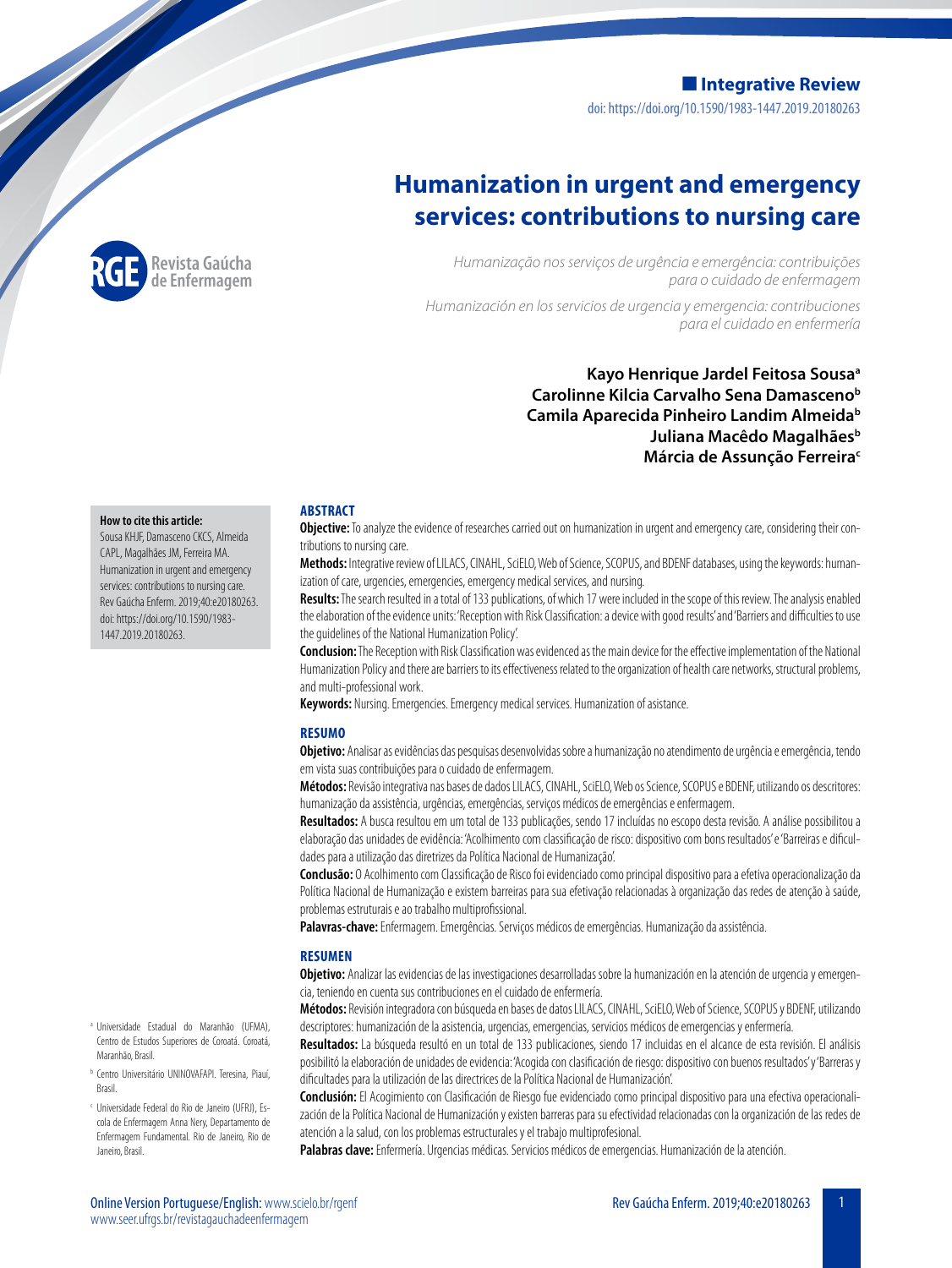# **INTRODUCTION**

At the beginning of the 21st century, the Ministry of Health (MS – "Ministério da Saúde", in Portuguese language) launched the National Program for the Humanization of Hospital Care (PNHAH – "Programa Nacional de Humanização da Assistência Hospitalar", in Portuguese language), which led in 2003 to the creation of the National Humanization Policy (PNH – "Política Nacional de Humanização", in Portuguese language) – HumanizaSUS – guiding the management and care practices, having as main foundation the participation and co-responsibility of the individuals involved in the several health work processes<sup>(1)</sup>. According to the PNH, humanization encompasses the different players of the health production process – users, workers, and managers – guided by values such as: autonomy, prominence, co-responsibility, solidarity bond, and collective participation in the management process<sup>(2)</sup>.

PNH is a transversal public policy that addresses the health work process as a whole, encompassing care and management, ensuring the prominence of individuals and groups, going through the provision of services and care technologies, and the creation of safe and harmonious environments offering comfort and well-being to the users<sup>(3)</sup>.

For this, it is necessary to train professionals with the necessary skills to meet the demands required by the services. In urgent and emergency units, specific knowledge, skills, and attitudes are emphasized in order to provide individualized, dignified, and humanized assistance to those who seek this type of care, which, in the case of humanization, includes reception, communication, dialogue, resolution, respect, and listening<sup>(4)</sup>.

Urgent and emergency services (SUE) are essential in health care and are considered public services in the Unified Health System (SUS – "Sistema Único de Saúde", in Portuguese language). However, there are service overloads due to countless factors, such as: excessive demand, problems in the structure of health care networks, shortage and misalignment in human resource planning, lack of material resources, violence, and traffic accidents<sup>(5-6)</sup>. Inadequacy in the human resource planning in this type of service compromises the quality of the care $(7)$ .

The SUE units are intended for the care of patients with acute and high severity problems, ensuring prompt and immediate assistance when the risk of death is imminent, requiring trained teams. However, it is possible to note that the population seeks SUE without necessarily having urgent aggravations, contributing to the overload of such services<sup>(8)</sup>.

In this sense, the PNH devices, such as the Reception with Risk Classification (ACR – Acolhimento com Classificação de Risco, in Portuguese language), should be considered for better work organization and clinical effectiveness(8). The risk classification provides humanization in the care and work of the multidisciplinary team, as it speeds up the care through prior evaluation, enabling the professional to safely select the priorities centered on the needs of the users according to the level of clinical complexity<sup>(9)</sup>.

A study carried out in the emergency department of a public hospital concluded that the nurse is one of the main players of the ACR, with important confrontations in the daily work process due to complex management structural problems that surpass his/her power of resolution and governability(10).

The work process in the SUE is dynamic and heterogeneous, involving actions that may compromise the integrity and health of the professionals, contributing to increased exposure to occupational risks, which compromises both the professional and the quality of care<sup>(11)</sup>. Unfavorable work conditions, work overload, and lack of resources are factors present in the daily life of nurses in the SUE. There is also inadequate staff planning, submission of the professional to health risks, direct and constant contact with the patient and his/her family members, and mental and physical illness that, together, can result in insensitive professionals, treating impersonally and depersonalizing the patients, sometimes characterizing dehumanized care<sup>(12)</sup>.

Considering the relevance of this topic, it is necessary to know the studies related to the subject. Therefore, it is inquired: what is the scientific knowledge produced regarding the interfaces between the National Humanization Policy and the nursing care in the urgent and emergency services? The purpose of this research is to support the reflection on the nursing care provided in the SUE, and thus to promote strategies for the creation of a humanized environment.

The objective of this study was to analyze the evidence of the researches carried out about humanization in urgent and emergency care, considering their contributions to nursing care.

### **METHOD**

It is an integrative literature review, a method that enables to criticize and synthesize the knowledge orderly and systematically produced, with the purpose of generating a consistent and significant whole by means of findings from diverse and representative studies on a given theme. It uses publications with different methodological characteristics, however without going against the epistemological profile of the empirical studies researched, contributing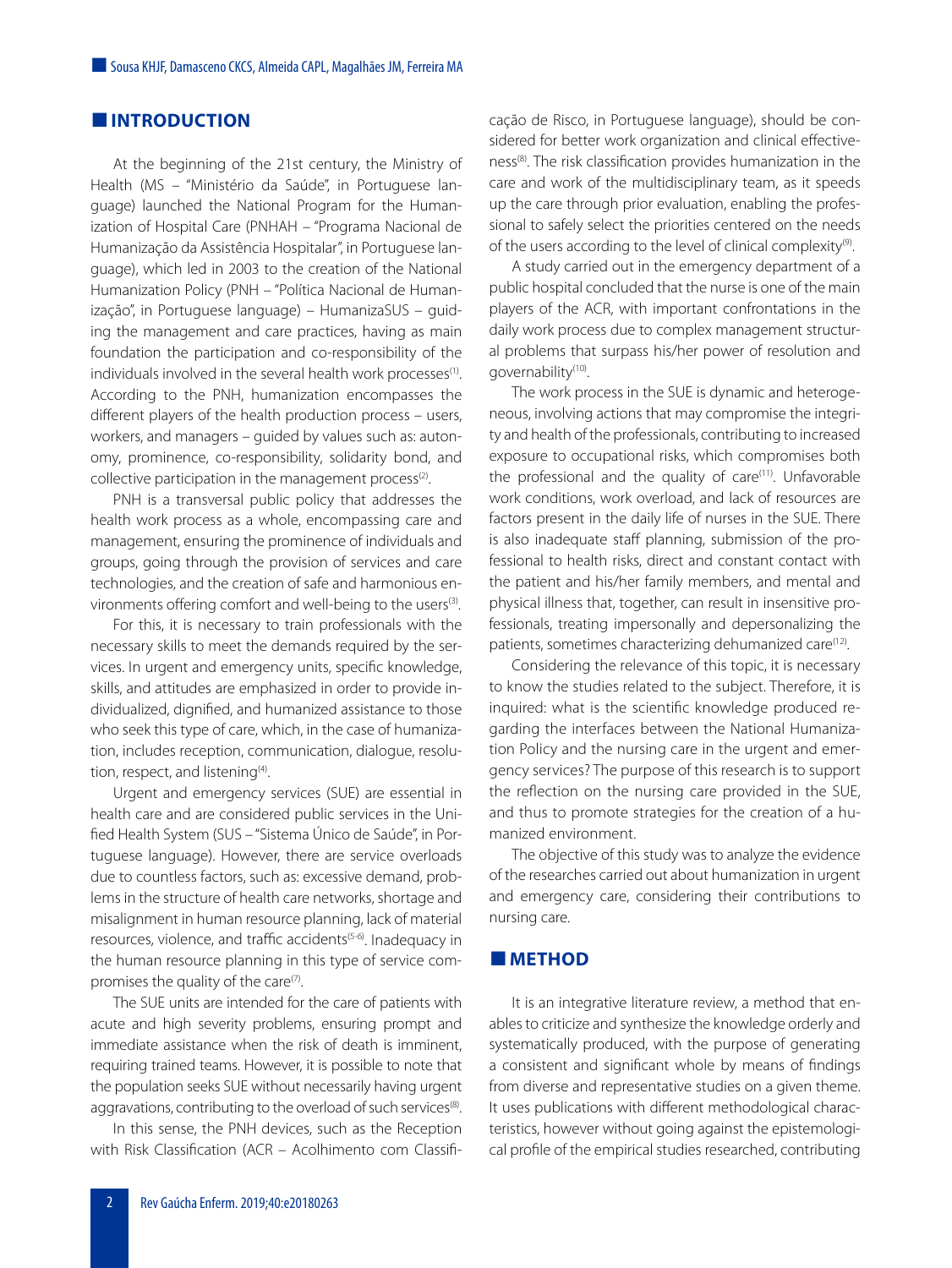to the advancement of science as it enables the gaps to be filled in order to deepen the theme<sup>(13)</sup>.

The phases applied were: formulation of the study question, establishment of the criteria for sample selection and search in the literature, definition of the information to be extracted from the selected studies, evaluation of the studies included in the review, interpretation of the results, and presentation of the review $(14)$ .

The inclusion criteria were: full papers, published between January 2000, when it was elaborated by MS or PNHAH, and July 2017, without language restrictions. The review studies, dissertations, theses, editorials, letters to the editor, experience reports, summaries of events, and repeated studies were excluded.

The databases consulted were: Latin American and Caribbean Health Sciences Literature (LILACS), *Cumulative Index of Nursing and Allied Health Literature* (CINAHL), *Scientific Electronic Library Online* (SciELO), *Web of Science* (WOS), SCOPUS, and Nursing Databases (BDENF – "Bases de Dados de Enfermagem", in Portuguese language), with consultation with the Health Science Descriptors (DeCS – "Descritores em Ciências da Saúde", in Portuguese language) and the *Medical Subject Headings* (MeSH). The following controlled descriptors were used (in Portuguese and English): "Humanization of care", "urgency", "emergency", "emergency medical services", and "nursing". The Boolean operator *and* was used to combine the descriptors. The survey was conducted in July 2017.

The Technical Reading Model (MLT – "Modelo de Leitura Técnica", in Portuguese language) was used to extract the data, which purpose is to systematize the conceptual analysis of documents aiming at the identification of representative terms in the entire content. The MLT is theoretically based on a method of reviewing papers in the biological field<sup>(15)</sup> and methodologically based on the model proposed in Standard 12.676 by the Brazilian Association of Technical Standards, which addresses the rules for examining documents, determining their subjects, and selecting terms for indexing<sup>(16)</sup>.

The MLT is represented by an algorithm composed of five columns that enabled the extraction of elements for analysis of the results. In the first column, there is the set of key thematic categories (CAFTE – "conjunto de categorias fundamentais temáticas", in Portuguese language), namely: theme, empirical object, scope, setting, type of research, data collection, methods, theoretical foundation, historical/ contextual foundation, and main results. In the second column there are questions related to the concepts presented in the CAFTE. In the third column the parts of the document with answers to the questions are listed. In the fourth column, the answers to each question are inserted. Finally, in the fifth column, the representative terms for extracting the information from the documents are indicated<sup>(16)</sup>.

The final synthesis was descriptively, considering the representative terms of the integrative literature review sample, the convergent ideas between the authors, subsequently grouped, enabled the categorization of the results and their discussion in two units of evidence: *Reception with Risk Classification: a device with good results;* and *Barriers and difficulties to use the guidelines of the PNH*. The analysis was performed in light of the precepts of the PNH and the ethical principles of respect for the authorship of scientific works were applied.

### **RESULTS**

The initial search resulted in 50 studies in the LILACS database, none in CINAHL, 17 in SciELO, two in the Web of Science, one in SCOPUS, and 63 in BDENF, totaling 133 publications, according to Chart 1.

| <b>Descriptors</b>                                                             | <b>LILACS</b> | <b>CINAHL</b> | <b>SciELO</b> | <b>WOS</b> | <b>SCOPUS</b> | <b>BDENF</b> |
|--------------------------------------------------------------------------------|---------------|---------------|---------------|------------|---------------|--------------|
| "humanization of care"<br>and "urgencies" and<br>"nursing"                     | 19            | 00            | 07            | 00         | 01            | 24           |
| "humanization of care"<br>and "emergencies" and<br>"nursing"                   | 23            | 00            | 08            | 01         | 00            | 28           |
| "humanization of<br>care" and "emergency<br>medical services" and<br>"nursing" | 08            | 00            | 02            | 01         | 00            |              |
| <b>Total</b>                                                                   | 50            | 00            | 17            | 02         | 01            | 63           |

**Chart 1 –** Systematization of the electronic search in databases Source: Research data, 2017.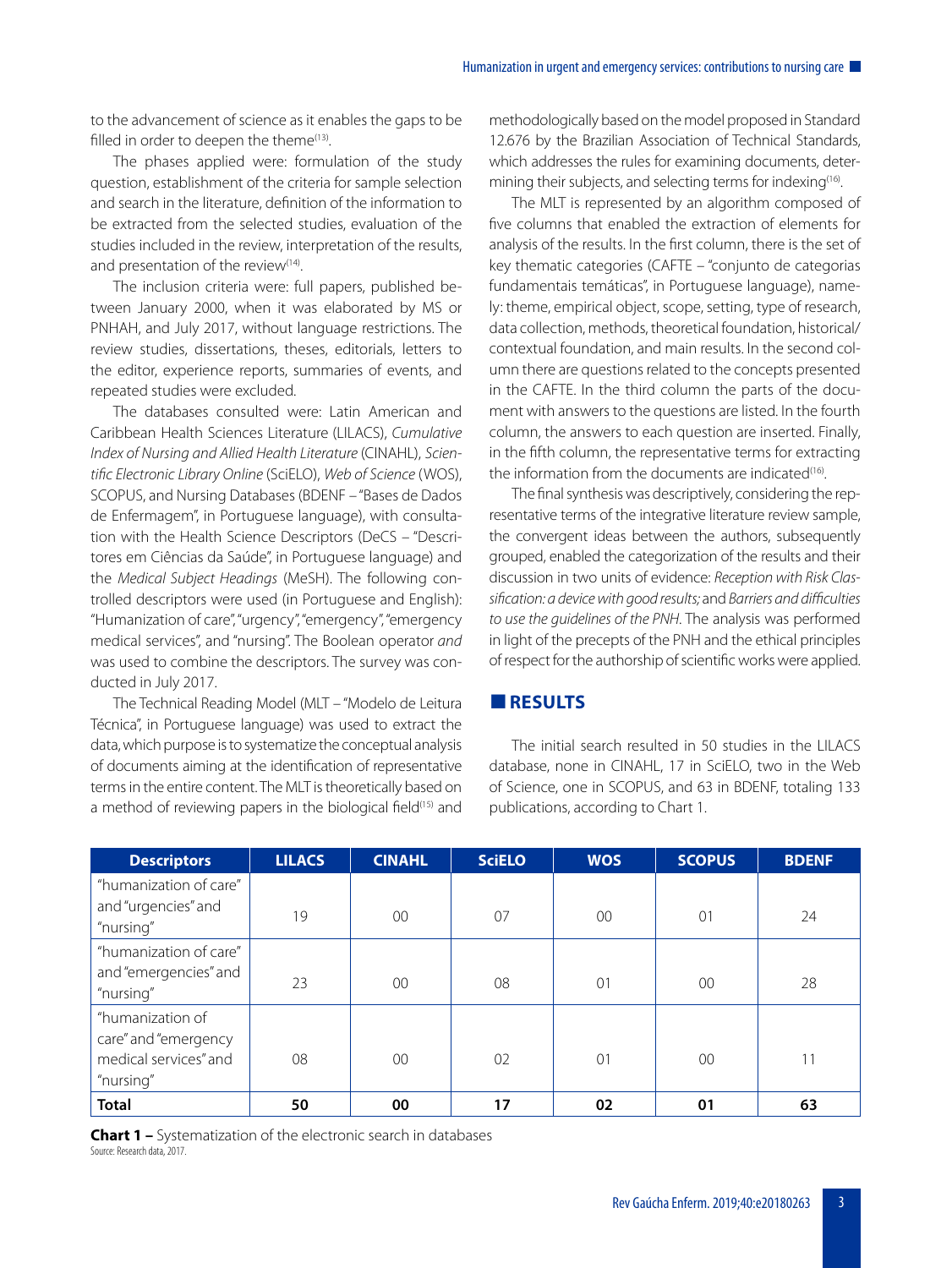Next, the selection process was carried out, considering, at first, as potentially eligible the studies which titles reported focusing on the humanization of nursing care in urgent and emergency units. 51 publications not related to the subject were excluded, six of them because they were literature reviews and two because they were experience reports. 74 publications were elected at this stage. Of this total, 40 publications were found twice in the databases, and were considered only once. Then 34 publications remained for the reading of the abstracts. 17 studies were excluded because they did not answer to the research question and/or the objective of the integrative literature review after reading the abstracts, and finally 17 studies were selected, 13 of which were in the LILACS database and four in the BDENF database, which were included in the sample of this review. The selection process of the publications was carried out by two proofreaders (Figure 1).





Table 2 briefly summarizes the studies included in this integrative literature review according to the order, year, and journal, methodological outline, sample, research environment, and representative terms.

Most studies were published in 2015, corresponding to a total of four. With respect to the journal, there were ten different journals, with emphasis to the *Revista Eletrônica de Enfermagem* and the *Revista de Enfermagem da UERJ*, both contributed to the three studies. As for the regions where the studies were carried out, the majority was concentrated in the South and Northeast regions, eight and six publications, respectively. No study was carried out in the North and Midwest regions. Ten of them used the qualitative approach, and one study used the quantitative and qualitative design. There was a great variation in the participants of the study, which involved users, family members, and healthcare practitioners.

The contents that emerged from the data analysis were grouped based on the representative terms showing the good results of the ACR device and the barriers and difficulties faced with the use of the PNH guidelines.

The first evidence combined the studies in the big theme regarding ACR, considering it as a device with good results. The analysis of the good results of the ACR device was addressed through the organization of work, the fast and safe service, and the ambience of the services. Four studies analyzed described conditions related to the organization of work as positive aspects in the adoption of the PNH principles. Studies E04 and E16 show that the ACR assumes coordinated actions involving all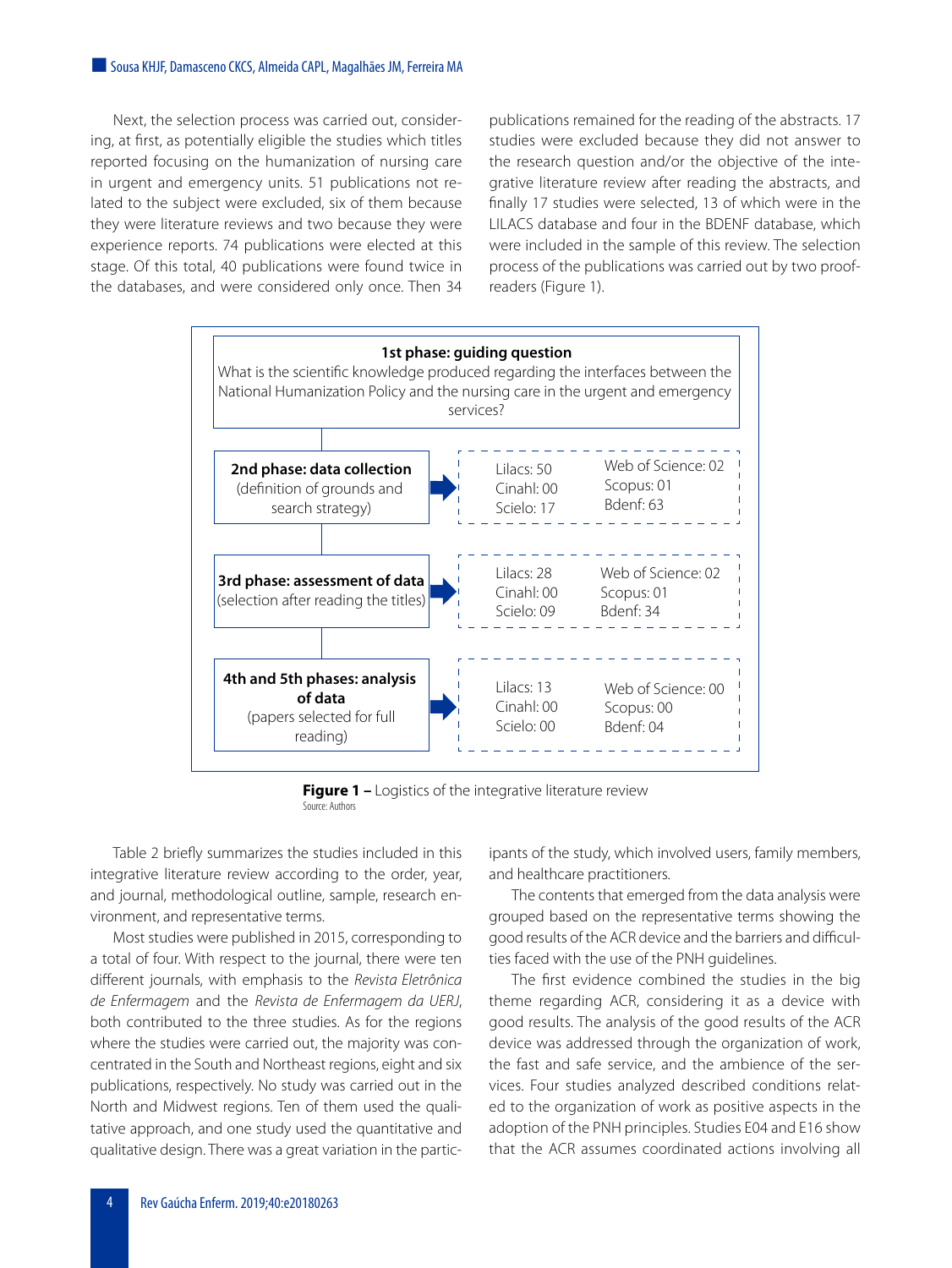sectors of the hospital and a multi-professional team, suggesting the nurse as a qualified professional to act as case manager, by means of the adoption of pre-established protocols inserted in the nursing consultation. Study E06 reinforces the logic of a work based on the structuring of work groups formed by multi-professional team. On the other hand, study E15 identified ACR as a light technology based on relationships of trust, efficient communication, and information, which are important for ensuring user satisfaction.

| <b>N°</b>       | <b>Year</b><br><b>Journal</b>                                  | <b>Outline/Theoretical Reference /Sample/</b><br><b>Environment</b>                                                                                         | <b>Representative Terms</b>                                                                                                                                      |
|-----------------|----------------------------------------------------------------|-------------------------------------------------------------------------------------------------------------------------------------------------------------|------------------------------------------------------------------------------------------------------------------------------------------------------------------|
| E <sub>01</sub> | 2009<br>Cogitare<br>Enfermagem                                 | Qualitative/Descriptive and exploratory<br>research/4 adult users and 3 family members<br>/ Emergency room of a hospital in Paraná                          | Resolution in basic care, care<br>organization, physical structure, and<br>high demand.                                                                          |
| E02             | 2009<br>Revista Eletrônica de<br>Enfermagem                    | Qualitative/Descriptive and exploratory<br>research/10 accompanying persons/<br>Emergence room of a hospital in Ceará                                       | Lack of communication, high demand,<br>physical structure, and professional<br>commitment.                                                                       |
| E <sub>03</sub> | 2010<br>Revista de<br>Enfermagem da<br>UERJ                    | Qualitative/Descriptive and exploratory<br>research/5 nurses and 5 nurse technicians/<br>Emergence room of a public hospital in Rio<br>Grande do Norte      | Inadequate environment, human<br>resource deficit, high demand,<br>responsibility for the user, and work<br>conditions.                                          |
| E04             | 2011<br>Revista de<br>Enfermagem da<br><b>UERJ</b>             | Qualitative/Descriptive and exploratory<br>research/3 nurses and 10 nurse technicians/<br>Emergence service of a public hospital in<br>Santa Catarina       | Work organization, greater security in<br>care, high demand, lack of coordination<br>in the network, scarce material<br>resources.                               |
| E <sub>05</sub> | 2011<br>Revista Eletrônica de<br>Enfermagem                    | Qualitative/Descriptive and exploratory<br>research/3 nurses and 10 nurse technicians/<br>Emergence service of a public hospital in<br>Santa Catarina       | Faster health care, lack of physical,<br>material, and human resources and<br>the population's lack of knowledge<br>regarding the protocol.                      |
| E06             | 2011<br>Revista Eletrônica de<br>Enfermagem                    | Quantitative and qualitative/Descriptive<br>and exploratory research/28,818 medical<br>appointment records/Emergence room of a<br>public hospital in Paraná | Multi-professional team, protocol<br>planning, reduction in medical care,<br>resolution of the basic care.                                                       |
| E07             | 2012<br>Revista Mineira de<br>Enfermagem                       | Qualitative/Transversal research /45 nurses/<br>Public hospital emergency service in Paraná                                                                 | Signaling the environment, professional<br>commitment, lack of coordination in the<br>network, communication with users, and<br>training.                        |
| E08             | 2012<br>Revista de Pesquisa<br>Cuidado é<br>Fundamental Online | Qualitative/Descriptive and exploratory<br>research/17 healthcare practitioners/Mobile<br>urgent care in Minas Gerais                                       | Teamwork, respect, technical assistance,<br>humanitarian vision, and aggression.                                                                                 |
| E09             | 2013<br>Revista de<br>Enfermagem da<br><b>UFSM</b>             | Qualitative/Descriptive and exploratory<br>research/14 nurses/Public general hospital in<br>Rio Grande do Norte                                             | Appreciation of the human being,<br>communication process, responsibility<br>for the user, and risk rating.                                                      |
| E10             | 2013<br>Revista Baiana de<br>Enfermagem                        | Qualitative/Descriptive and exploratory<br>research/14 nurses/Urgency hospital in Piauí                                                                     | Professional relations, effective care,<br>worker's distress, structural difficulties,<br>high demand, shortage of professionals<br>and multi-professional team. |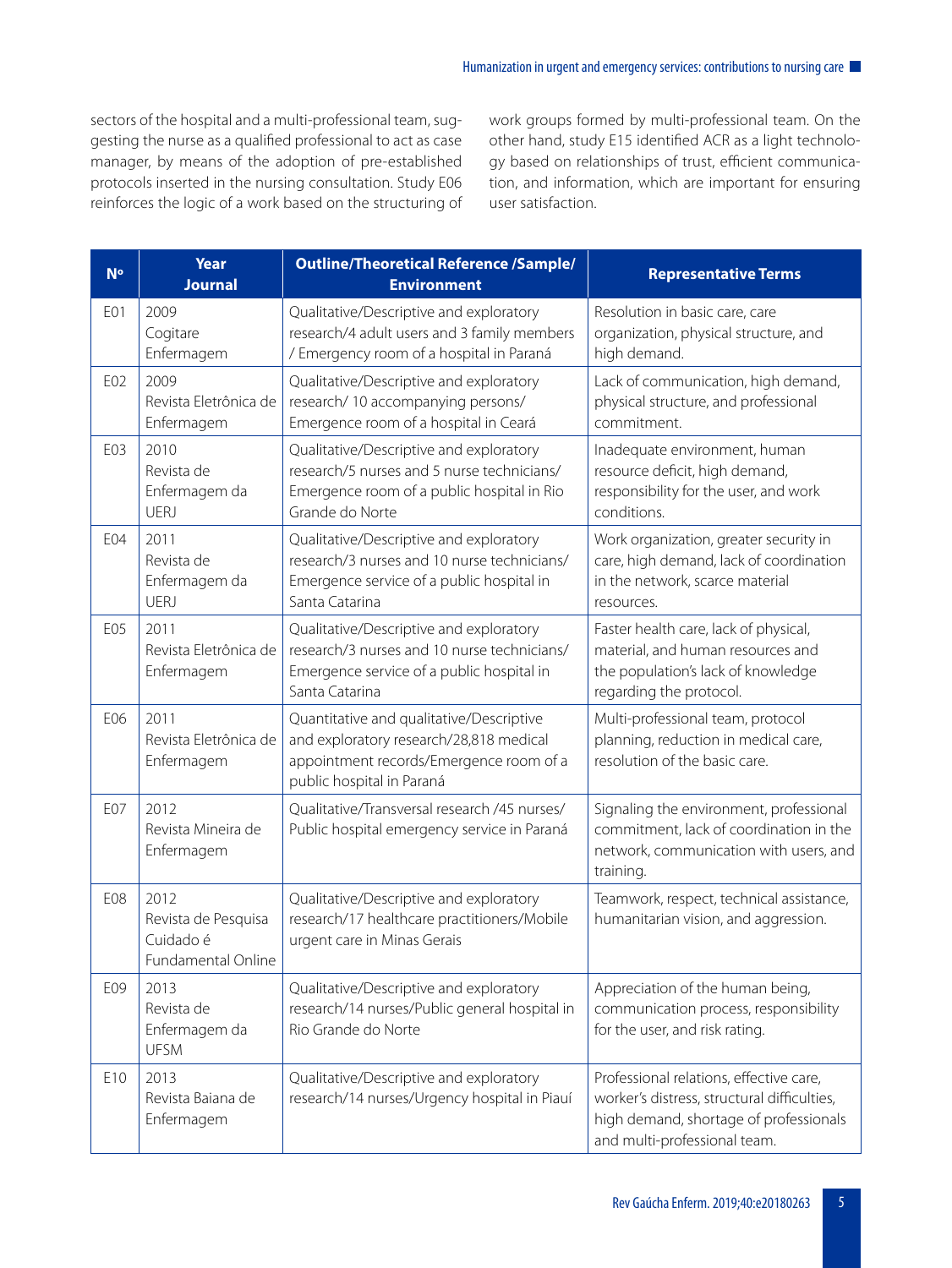| E11 | 2015<br>Revista de<br>Enfermagem da<br><b>UERJ</b> | Qualitative/Transversal study/314 hospital<br>workers/3 public hospital emergency services<br>and 1 philanthropic in Paraná                              | Qualitative and quantitative lack of<br>human resources, physical structure,<br>and fragility of the referral and counter-<br>referral system.                                        |
|-----|----------------------------------------------------|----------------------------------------------------------------------------------------------------------------------------------------------------------|---------------------------------------------------------------------------------------------------------------------------------------------------------------------------------------|
| E12 | 2015<br>Revista Mineira de<br>Enfermagem           | Qualitative/Transversal study/314 hospital<br>workers/3 public hospital emergency services<br>and 1 philanthropic in Paraná                              | Lack of physical space, problems in the<br>relationship of the multi-professional<br>team, and difficulties in implementation.                                                        |
| E13 | 2015<br>Revista da Escola de<br>Enfermagem da USP  | Qualitative/Methodological study/10 nurses<br>and 10 doctors/ Mobile urgency care in Rio<br>Grande do Norte                                              | Physical structure, material conditions,<br>professional safety, access assurance,<br>time/response, interpersonal<br>relationship, multi-professional<br>articulation.               |
| E14 | 2015<br>Revista Brasileira de<br>Ciências da Saúde | Qualitative/Transversal study/12 nurses/<br>Public hospital in Alagoas                                                                                   | Lack of human and material resources,<br>high demand, working hours, and<br>individualized service.                                                                                   |
| E15 | 2016<br>Revista da Escola de<br>Enfermagem da USP  | Qualitative/Transversal study/300 users/Adult<br>Emergency Room of a public hospital in<br>Minas Gerais                                                  | Fast health care, trust, hospitality,<br>ambience, communication, and<br>information.                                                                                                 |
| E16 | 2016<br>Revista Baiana de<br>Enfermagem            | Qualitative/Descriptive and exploratory<br>research/21 nurses/Emergency care unit in<br>Rio de Janeiro                                                   | Physical structure, lack of knowledge of<br>the population, use of protocols, change<br>in the logic behind the care, resolution<br>of basic care, and lack of material<br>resources. |
| E17 | 2016<br>Texto Contexto<br>Enfermagem               | Qualitative/Fourth Generation Evaluation/15<br>nurses, 9 users and 6 family members/<br>Psychiatric emergency service of a general<br>hospital in Paraná | Multidisciplinary care, empowerment<br>and prominence of the groups involved,<br>and participation of the nurse.                                                                      |

**Chart 2 –** Summary of the studies included in the integrative literature review Source: Research data, 2017.

Studies E04, E05, E06, and E15 showed that the implementation of the ACR makes the service faster and safer. These studies showed that the care, previously based on the order of arrival and today in risk parameters according to the needs of the users, has become faster, ensuring safety to the workers, as they know that the people who are on the waiting list, outside the urgent rooms, were classified by the nurse and can really wait. This action, according to study E15, can be a factor that makes the users trust and encourage them to join and keep the therapy. This study also shows that an environment that offers comfort to the user ensures better resolution and satisfaction of their needs, showing the importance to implement co-managed projects of ambience, being one of the gains of the ACR.

The second evidence brought together studies on the major theme on barriers and difficulties in using the PNH guidelines. In regard to this confrontation, the studies address issues related to the coordination of the service network, the structure, and the multi-professional team.

Six studies have reported flaws in the service network as one of the main barriers to use the PNH precepts. Studies E01, E06, and E16 show the low resolution of the basic care, which is one of the difficulties for the humanization of care, according to the PNH, since it increases the number of emergency care, revealing a need for investments in this sector. Studies E04 and E11 add that the absence of referral and counter-referral impairs the care in the ACR, causing a high demand, which results in an increase in the time/ response. The studies are consistent in affirming that the guarantee of access to services is a good indicator of quality in the health care area.

Among the 13 papers showing structural problems, studies E01, E02, E03, E04, E10, E11, E12, E13, E15, and E16 demonstrated that the inadequate physical structure is an obstacle to the humanized care as it is in the environment where there is the prominence of the user, which must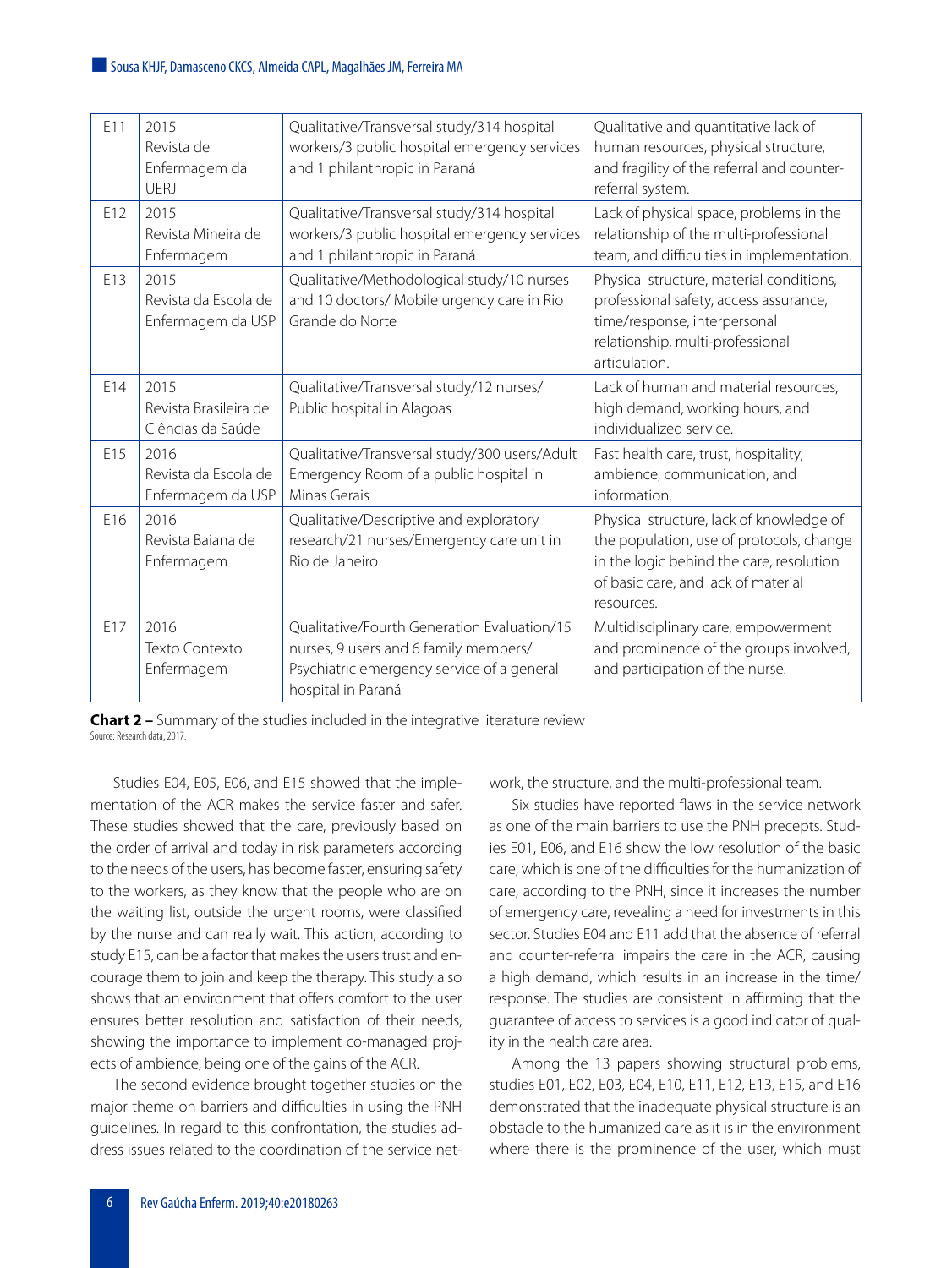ensure comfort, privacy, and respect, without odors and unpleasant sounds, respecting the dignity of the person. For studies E04, E05, E13, E14, and E16, the absence of material resources interferes with meeting the needs of users, compromising the integrality and humanization of care; for this, study E07 proposes the use of signs indicating the sectors as a tool to deal with the inadequacy of the physical structure.

Regarding the multi-professional team, studies E02, E03, E07, and E09 show that professionals are authoritarian and do not listen nor provide comfort and privacy; the studies also reinforce that co-responsibility and professional commitment are essential tools for the humanized care. Studies E05, E10, E11, and E14 add that the lack of professionals directly interferes with the quality of care, causing work overload. Study E10 also shows that the absence of humanized care may be related to the health of professionals due to high demand, scarce resources, aggressive users, poor work conditions, and work overload. Problems in the relationship of the work team were mentioned in studies E06, E08, E10, E12, E13, and E17 as obstacles to humanized care. The professionals' ignorance regarding the PNH was mentioned as a justification for the absence of humanization in the health care in study E07, which indicates the need for permanent education and constant training. Study E17 presents the nurse as a protagonist in the creation of a humanized care as he/she acts as an articulator of care dynamics; however, this action is limited considering the accumulation of activities as a result of the lack of staff planning and definition of the nursing role in the health care.

# **DISCUSSION**

Humanization, according to the precepts of the PNH, involves the shared management as a method and device to create new ways to manage and provide health care<sup>(17)</sup>. In addition to good treatment, the humanization of care encompasses the provision of services and technologies, human and material resources, and infrastructure aimed at a safe care that ensures comfort and well-being for health service users, with their effective participation, and improving itself with the international debates on new ways of producing health<sup>(18)</sup>.

Multiple factors influence the humanization in urgent and emergency services. It is possible to note that, among the PNH devices, the ACR stands out for having made the service faster, safer and fairer, through the reorganization of the care by level of complexity, providing the technologies according to the needs of the users. In addition, in this device, the nurse stands out as the protagonist of care, as the most capable to perform the duties, acting as a case manager, directing and integrating users to the health network(19-20).

Meanwhile, evidencing this professional prominence shows the possibility of contributing to nursing care, since that, in the opportunity to use one of the PNH devices while discharging his/her duties in the daily practice, the nurse can show his/her work in the dialogue with the users of the health system.

The change in the logic in the care that the ACR imposed on the entrance of the urgent and emergency services brings safety to the professionals, as it organizes the patient flow. To do so, in order to qualify health and nursing care, in particular, the nurse needs to master the clinical knowledge and the correct referral guidelines, prioritizing those who need emergency care, reducing the risk of death and sequelae<sup>(20-22)</sup>.

A study carried out with medical records showed that the ACR needs to provide an appropriate Situational Strategic Planning (PES), aiming to identify the potentialities and difficulties to thus train the professionals using goals and plans drawn. The authors identified that the disorganization of the flow, the lack of adequate physical structure for the complexity of the care, the lack of training of the professionals in urgent and emergency care, the continuity of the care in order of arrival, and a demand superior to the capacity of care were obstacles for implementation of the humanized care. Through the PES, they developed a ACR protocol together with the professionals of the area, culminating in reduced overcrowding and service time(22).

Important data were obtained in another study pointing out that the ACR implies comfort, education, respect, information, interest, and trust, conditions that increase the satisfaction of the user of the service $(23)$ .

Several factors were evidenced as barriers and difficulties for using the PNH precepts in the urgent and emergency services by the studies analyzed herein. It is known that the coordination of health care networks is flawed as a result of the low resolution of basic care and the absence of efficient referral and counter-referral mechanisms<sup>(24-25)</sup>. Basic care is the gateway to all health care networks, including the urgent and emergency care network, and is responsible for ordering, integrating, coordinating, and following all the care provided to the user.

Another disturbing factor that hinders the implementation of the PNH precepts is the inadequacy of the physical structure of hospital services. According to the PNH, the physical space is part of the hospital reception and must ensure comfort to the user<sup>(2)</sup>. Regarding this topic, a sur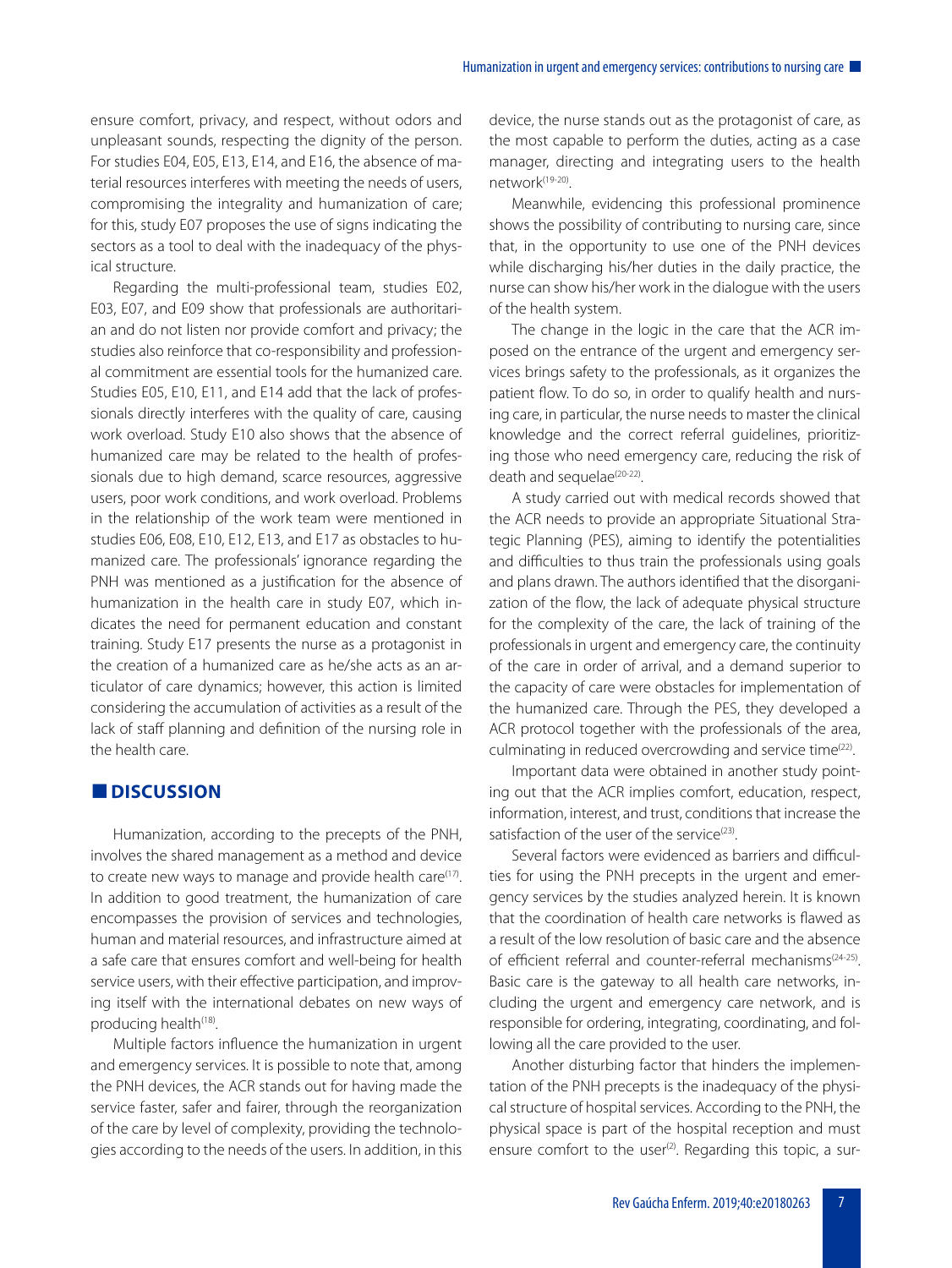vey conducted in Milan on comfort and humanization in hospital emergency sectors showed how much the environment influences the perception of the users about the good care and its role in meeting the psychophysical and care needs of the individuals<sup>(26)</sup>.

In this sense, the studies analyzed showed the following inadequate structural factors: lack of accommodation and chairs<sup>(27)</sup>; limited dimensions, without refrigeration and with an unpleasant odor<sup>(28)</sup>; lack of space to receive the accompanying person<sup>(29)</sup>; place for storage of supplies and equipment<sup>(30)</sup>, and poor work conditions<sup>(31)</sup>. The mentioned papers make it possible to conclude that the arrangement of the physical space and adequacy of material and human resources are indispensable to ensure quality care and patient and employee safety.

In this integrative review, the contents of four papers reinforced the importance of the work of the multi-professional team for humanized care. It is obvious that health work is a light technology that involves the relational process, being the dialogue, the interdisciplinarity, and the articulation of knowledge primary to achieve the humanization in the urgent and emergency services<sup>(32-33)</sup>. Studies show that the nurse is the facilitator of the humanized and multidisciplinary care, undertaking the duty to manage the health actions<sup>(34-35)</sup>.

Aligned with the results of this review, a survey conducted in the United States showed that the communication between the professional team and the patients generates greater satisfaction, concluding that not only better clinical care is required, but also operational efficiency and shorter and faster workflows, while being patient-centered<sup>(36)</sup>. A study carried out in Brazil corroborates such results, showing accessibility, reception and infrastructure as more relevant factors to patient satisfaction than the cure itself<sup>(37)</sup>.

In Saudi Arabia, a prospective study on predictors of patient satisfaction in emergency care also concluded that a better patient-physician interaction and provision of information allow patients to have a greater understanding of their care processes $(38)$ .

In Italy, a study on patient satisfaction with nursing care in emergency services showed high rates of general satisfaction, especially with the clinical nursing care. However, the authors concluded that it is necessary to improve communication with patients informing about the emergency situations that generate the queues, as well as a greater dedication in the post-discharge care guidelines and to listen to their doubts and needs, although the time of clinical care is decreased<sup>(39)</sup>.

## **CONCLUSION**

The papers reviewed indicate the importance to incorporate the knowledge related to humanization in the health care. The ACR proved to be the most used device (guideline) among those proposed by the PNH, with good results. The lack of structural resources, aspects related to multi-professional work, and malfunction of health care networks, with little resolution of primary care and absence of a referral and counter-referral system, which leads to overcrowding in hospital emergency units, are barriers to use this device.

In the field of urgency and emergency, the nurse can assume the leading role in the implementation of PNH through case management, being responsible for ordering, directing, and integrating all areas in the care networks, being a potential qualifier of nursing care by the visibility it gives to the nurse's work.

The levels of evidence found in this review are important for reflections on care in the urgent and emergency sectors, considering the need to qualify the assistance provided in such sectors. In this sense, potentially, it also contributes to the qualification of nursing care, since it integrates the health care practices.

The results of this review, along with others found by the international surveys mentioned, show that the quality of the experience and the satisfaction with the service are good indicators of humanization and should be sought in investigations and applied in the services so that it is possible to offer the best care to the users.

The topic of humanization applied in urgent and emergency care should be broadly addressed in the nursing professional training courses, as it enables the nurse's strategic performance in the professional teams and with the users of the health services.

The limitations of the study are limited to the method and can be expanded with the descriptor "user satisfaction", so that publications in foreign countries can be found and used to enable a more extensive comparison with the surveys conducted about the PNH of Brazil.

### **REFERENCES**

- 1. Silva FD, Chernicharo IM, Ferreira MA. Humanização e desumanização: a dialética expressa no discurso de docentes de enfermagem sobre o cuidado. Esc Anna Nery 2011;15(2):306-13. doi: [https://doi.org/10.1590/S1414-](https://doi.org/10.1590/S1414-81452011000200013) [81452011000200013.](https://doi.org/10.1590/S1414-81452011000200013)
- 2. Ministério da Saúde (BR). Secretaria de Atenção à Saúde. Política Nacional de Humanização da Atenção e Gestão do SUS. Programa de Formação em Saúde do Trabalhador. Brasília (DF): Ministério da Saúde; 2011[citado 2017 jul 29]. Disponível em: [http://bvsms.saude.gov.br/bvs/publicacoes/programa\\_forma](http://bvsms.saude.gov.br/bvs/publicacoes/programa_formacao_saudetrabalhador.pdf)[cao\\_saudetrabalhador.pdf.](http://bvsms.saude.gov.br/bvs/publicacoes/programa_formacao_saudetrabalhador.pdf)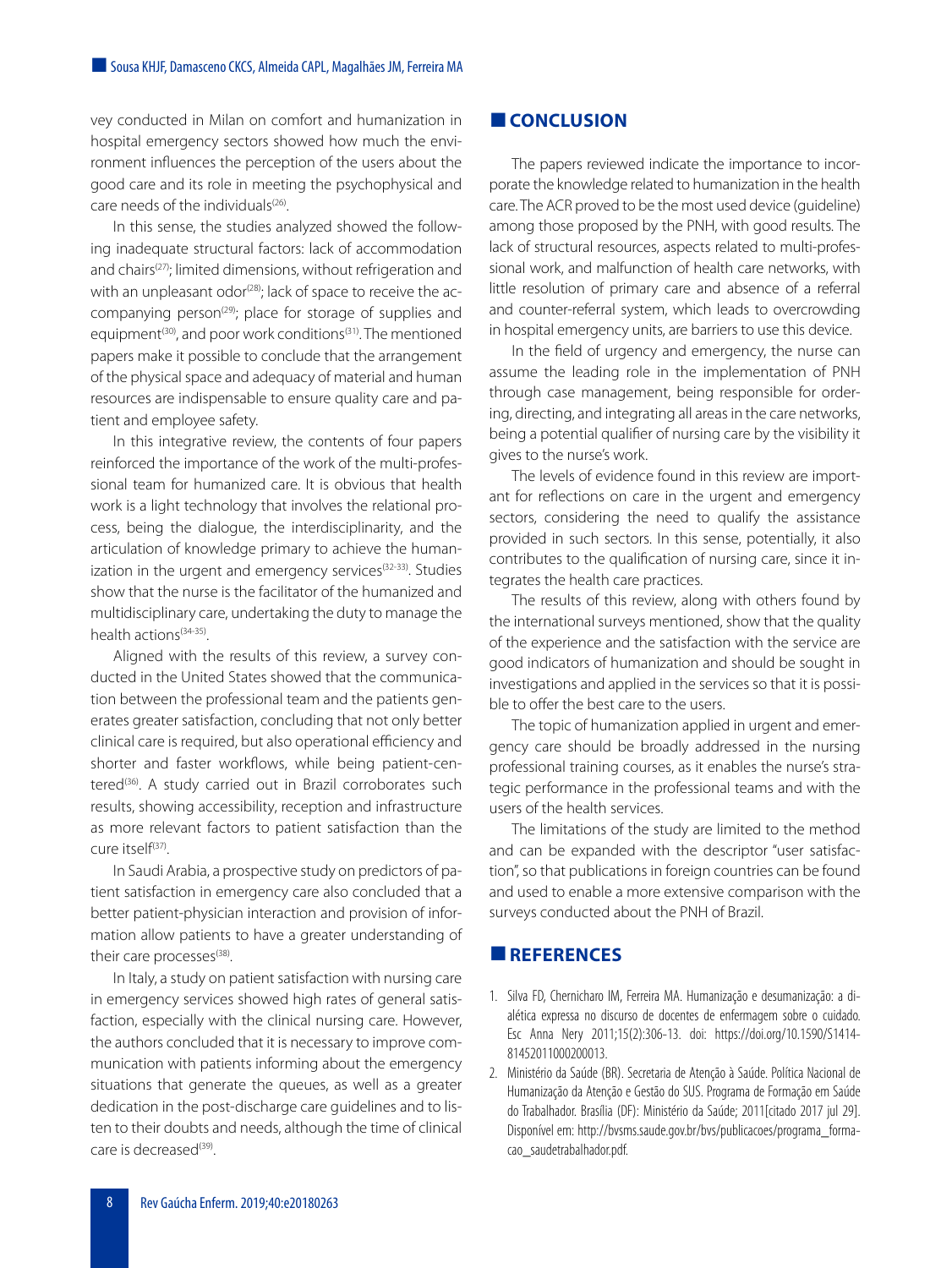- 3. Michelan VCA, Spiri WC. Perception of nursing workers humanization under intensive therapy. Rev Bras Enferm. 2018;71(2):372-8. doi: [https://doi.](https://doi.org/10.1590/0034-7167-2016-0485) [org/10.1590/0034-7167-2016-0485](https://doi.org/10.1590/0034-7167-2016-0485).
- 4. Holanda FL, Castagnari MC, Cunha ICKO. Construction of a Professional Competency Matrix of the nurse in emergency services. Acta Paul Enferm. 2014;27(4):373-9. doi: [https://doi.org/10.1590/1982-0194201400062.](https://doi.org/10.1590/1982-0194201400062)
- 5. Azevedo ALCS, Pereira AP, Lemos C, Coelho MF, Chaves LDP. Organização de serviços de emergência hospitalar: uma revisão integrativa de pesquisas. Rev Eletr Enf. 2010 [citado 2018 Jul 09];12(4):736-45. doi: [https://doi.org/10.5216/](https://doi.org/10.5216/ree.v12i4.6585) [ree.v12i4.6585.](https://doi.org/10.5216/ree.v12i4.6585)
- 6. Souza JD, Pessoa-Júnior JM, Miranda FAN. Stresse em serviço de urgência e os desafios para enfermeiros brasileiros e portugueses. Rev Enf Ref. 2017;IV(12):107-16. doi: <https://doi.org/10.12707/RIV16064>
- 7. Paixão TCR, Campanharo CRV, Lopes MCBT, Okuno MFP, Batista REA. Nursing staff sizing in the emergency room of a university hospital. Rev Esc Enferm USP. 2015 [cited 2018 Jul 09];49(3):481-7. doi: [http://dx.doi.org/10.1590/S0080-](http://dx.doi.org/10.1590/S0080-623420150000300017) [623420150000300017.](http://dx.doi.org/10.1590/S0080-623420150000300017)
- 8. Mendes TJM, Silveira LM, Silva LP, Stabile AM. Association between reception with risk classification, clinical outcome and the Mews Score. REME Rev Min Enferm. 2018;22:e-1077. doi: [https://doi.org/10.5935/1415-](https://doi.org/10.5935/1415-2762.20180007) [2762.20180007](https://doi.org/10.5935/1415-2762.20180007).
- 9. Oliveira KKD, Amorim KKPS, Fernandes APNL, Monteiro AI. Impact of the implementation of patient engagement with risk classification for professional work of one urgent care unit. REME Rev Min Enferm. 2013;17(1):149-65. doi: [https://](https://doi.org/10.5935/1415-2762.20130013) [doi.org/10.5935/1415-2762.20130013.](https://doi.org/10.5935/1415-2762.20130013)
- 10. Araujo YB, Ferreira LBA, Santos CM, Silva ATMF, Gomes MSM. Acolhimento e classificação de risco nos serviços de urgência e emergência: limites e possibilidades uma questão para os enfermeiros. Persp Online: Biol Saúde. 2014;15(4):25-49. doi: [https://doi.org/10.25242/88684152014566.](https://doi.org/10.25242/88684152014566)
- 11. Loro MM, Zeitoune RCG, Guido LA, Silveira CR, Silva RM. Revealing risk situations in the contexto of nursing work at urgency and emergency services. Esc Anna Nery. 2016;20(4):e20160086. doi: [https://doi.org/10.5935/1414-](https://doi.org/10.5935/1414-8145.20160086) [8145.20160086.](https://doi.org/10.5935/1414-8145.20160086)
- 12. Araújo MPS, Quental LLC, Medeiros SM. Working conditions: feelings of the staff and precariousness of nursing work. Rev Enferm UFPE online. 2016 [cited 2017 Jul 29];10(8):2906-14. Available from: [https://periodicos.ufpe.br/revistas/re](https://periodicos.ufpe.br/revistas/revistaenfermagem/article/view/11359)[vistaenfermagem/article/view/11359.](https://periodicos.ufpe.br/revistas/revistaenfermagem/article/view/11359)
- 13. Soares CB, Hoga LAK, Peduzzi M, Sangaleti C, Yonekura T, Silva DRAD. Integrative review: concepts and methods used in nursing. Rev Esc Enferm USP. 2014;48(2):335- 45. doi:<https://doi.org/10.1590/S0080-6234201400002000020>.
- 14. Whittemore R, Knafl K. The integrative review: updated methodology. J Adv Nurs. 2005;52(5):546-53. doi: [https://doi.org/10.1111/j.1365-](https://doi.org/10.1111/j.1365-2648.2005.03621.x) [2648.2005.03621.x.](https://doi.org/10.1111/j.1365-2648.2005.03621.x)
- 15. Fujita MSL, Rubi MP. Um modelo de leitura documentária para a indexação de artigos científicos: princípios de elaboração e uso para a formação de indexadores. DGZ Rev Ci Inf. 2006 [citado 2017 jul 20];7(2):1-19. Disponível em: http://www.brapci.inf.br/index.php/article/download/7561.
- 16. Maculam BCMS, Lima GAB. O. Modelo para análise conceitual de teses e dissertações com vistas à criação de taxonomia facetada. Inf Soc: Est. 2011 [citado 2017 jul 20];21(3):41-54. Disponível em: [http://www.periodicos.ufpb.br/ojs/](http://www.periodicos.ufpb.br/ojs/index.php/ies/article/view/9582) [index.php/ies/article/view/9582](http://www.periodicos.ufpb.br/ojs/index.php/ies/article/view/9582).
- 17. Martins CP, Luzio CA. Política HumanizaSUS: ancorar um navio no espaço. Interface. 2017;21(60):13-22. doi: [https://doi.org/10.1590/1807-](https://doi.org/10.1590/1807-57622015.0614) [57622015.0614](https://doi.org/10.1590/1807-57622015.0614).
- 18. Silva RN, Freitas FDS, Araujo FP, Ferreira MA. A policy analysis of teamwork as a proposal for healthcare humanization: implications for nursing. [Int Nurs Rev.](https://www.ncbi.nlm.nih.gov/pubmed/27892616)  2016;63(4):572-9. doi: [https://doi.org/10.1111/inr.12331.](https://doi.org/10.1111/inr.12331)
- 19. Prudêncio CPG, Monteiro RAN, Ribeiro BCM, Gomes MSM, Manhães LSP. Percepção de enfermeira(o)s sobre acolhimento com classificação de risco no serviço de pronto atendimento. Rev Baiana Enferm. 2016;30(2):1-10. doi: <https://doi.org/10.18471/rbe.v30i2.14917>
- 20. Nascimento ERP, Hilsendeger BR, Neth C, Belaver GM, Bertoncello KCG. Acolhimento com classificação de risco: avaliação dos profissionais de enfermagem de um serviço de emergência. Rev Eletr Enf. 2011;13(4):597-603. doi: [https://doi.](https://doi.org/10.5216/ree.v13i4.11812.) [org/10.5216/ree.v13i4.11812.](https://doi.org/10.5216/ree.v13i4.11812.)
- 21. Nascimento ERP, Hilsendeger BR, Neth C, Belaver GM, Bertoncello KCG. Classificação de risco na emergência: avaliação da equipe de enfermagem. Rev Enferm UERJ. 2011 [citado 2017 jul 29];19(1):84-8. Disponível em: [http://www.facenf.](http://www.facenf.uerj.br/v19n1/v19n1a14.pdf) [uerj.br/v19n1/v19n1a14.pdf.](http://www.facenf.uerj.br/v19n1/v19n1a14.pdf)
- 22. Rossaneis MA, Haddad MCL, Borsato FG, Vannuchi MO, Sentone ADD. Caracterização do atendimento após implementação do acolhimento, avaliação e classificação de risco em hospital público. Rev Eletr Enf. 2011;13(4):648-56. doi: <https://doi.org/10.5216/ree.v13i4.10182>.
- 23. Silva PL, Paiva L, Faria VB, Ohl RIB, Chavaglia SRR. Triage in na adult emergency service: patient satisfaction. Rev Esc Enferm USP. 2016;50(3):427-33. doi: <https://doi.org/10.1590/S0080-623420160000400008>.
- 24. Maciak I, Sandri JVA, Spier FD. Humanização da assistência de enfermagem em unidade de emergência: percepção do usuário. Cogitare Enferm. 2009;14(1):27- 35. doi:<https://doi.org/10.5380/ce.v14i1.14269>.
- 25. Bellucci Junior JA, Vituri DW, Versa GLGS, Furuya PS, Vidor RC, Matsuda LM. Acolhimento com classificação de risco em serviço hospitalar de emergência: avaliação do processo de atendimento. Rev Enferm UERJ. 2015 [citado 2017 jul 29];23(1):82-7. Disponível em:<http://www.facenf.uerj.br/v23n1/v23n1a14.pdf>.
- 26. [Buffoli M,](https://www.ncbi.nlm.nih.gov/pubmed/?term=Buffoli M%5BAuthor%5D&cauthor=true&cauthor_uid=27033617) [Bellini E](https://www.ncbi.nlm.nih.gov/pubmed/?term=Bellini E%5BAuthor%5D&cauthor=true&cauthor_uid=27033617), [Dell'Ovo M,](https://www.ncbi.nlm.nih.gov/pubmed/?term=Dell) [Gola M,](https://www.ncbi.nlm.nih.gov/pubmed/?term=Gola M%5BAuthor%5D&cauthor=true&cauthor_uid=27033617) [Nachiero D,](https://www.ncbi.nlm.nih.gov/pubmed/?term=Nachiero D%5BAuthor%5D&cauthor=true&cauthor_uid=27033617) [Rebecchi A,](https://www.ncbi.nlm.nih.gov/pubmed/?term=Rebecchi A%5BAuthor%5D&cauthor=true&cauthor_uid=27033617) [Capolongo S.](https://www.ncbi.nlm.nih.gov/pubmed/?term=Capolongo S%5BAuthor%5D&cauthor=true&cauthor_uid=27033617) Humanization and soft qualities in emergency rooms. [Ann Ist Super Sanita.](https://www.ncbi.nlm.nih.gov/pubmed/27033617)  2016;52(1):40-7. doi: [https://doi.org/10.4415/ANN\\_16\\_01\\_09](https://doi.org/10.4415/ANN_16_01_09).
- 27. Andrade LM, Martins EC, Caetano JA, Soares E, Beserra EP. Atendimento humanizado nos serviços de emergência hospitalar na percepção do acompanhante. Rev Eletr Enf. 2009 [citado 2017 jul 29];11(1):151-7. Disponível em: [http://](http://www.fen.ufg.br/revista/v11/n1/v11n1a19.htm) [www.fen.ufg.br/revista/v11/n1/v11n1a19.htm.](http://www.fen.ufg.br/revista/v11/n1/v11n1a19.htm)
- 28. Barros SDOL, Queiroz JC, Melo RM. Cuidando e humanizando: entraves que dificultam essa prática. Rev Enferm UERJ. 2010 [citado 2017 Jul 29];18(4):598- 603. Disponível em: [http://www.facenf.uerj.br/v18n4/v18n4a16.pdf.](http://www.facenf.uerj.br/v18n4/v18n4a16.pdf)
- 29. Inoue KC, Murassaki ACY, Bellucci Júnior JA, Rossi RM, Martinez YDE, Matsuda LM. Acolhimento com classificação de risco: avaliação da estrutura, processo e resultado. REME Rev Min Enferm. 201519(1):13-20. doi: [https://doi.](https://doi.org/10.5935/1415-2762.20150002) [org/10.5935/1415-2762.20150002.](https://doi.org/10.5935/1415-2762.20150002)
- 30. Dantas RAN, Torres GV, Salvetti MG, Dantas DV, Mendonça AEO. Instrument for assessing the quality of mobile emergency pre-hospital care: contente validation. Rev Esc Enferm USP. 2015;49(3):381-7. doi: [https://doi.org/10.1590/](https://doi.org/10.1590/S0080-623420150000300004) [S0080-623420150000300004.](https://doi.org/10.1590/S0080-623420150000300004)
- 31. Grimberg SKCR, Sousa EF, Assis CM, Guimarães DA, Nóbrega JAS. Entraves no acolhimento por enfermeiros em um hospital público. R Bras Ci. Saúde. 2015;19(4):299-306. doi: [https://doi.org/10.4034/RBCS.2015.19.04.07.](https://doi.org/10.4034/RBCS.2015.19.04.07)
- 32. Santana JCB, Silva RCL, Souza VAG, Graças APRM, Oliveira MM, Tálamo CP. Ética e humanização da assistência em um serviço de atendimento pré-hospitalar: o que pensam os profissionais de saúde. R Pesq: Cuid Fundam online. 2012;4(4):2744- 54. doi: <https://doi.org/10.9789/2175-5361.2012.v4i4.2744-2754>.